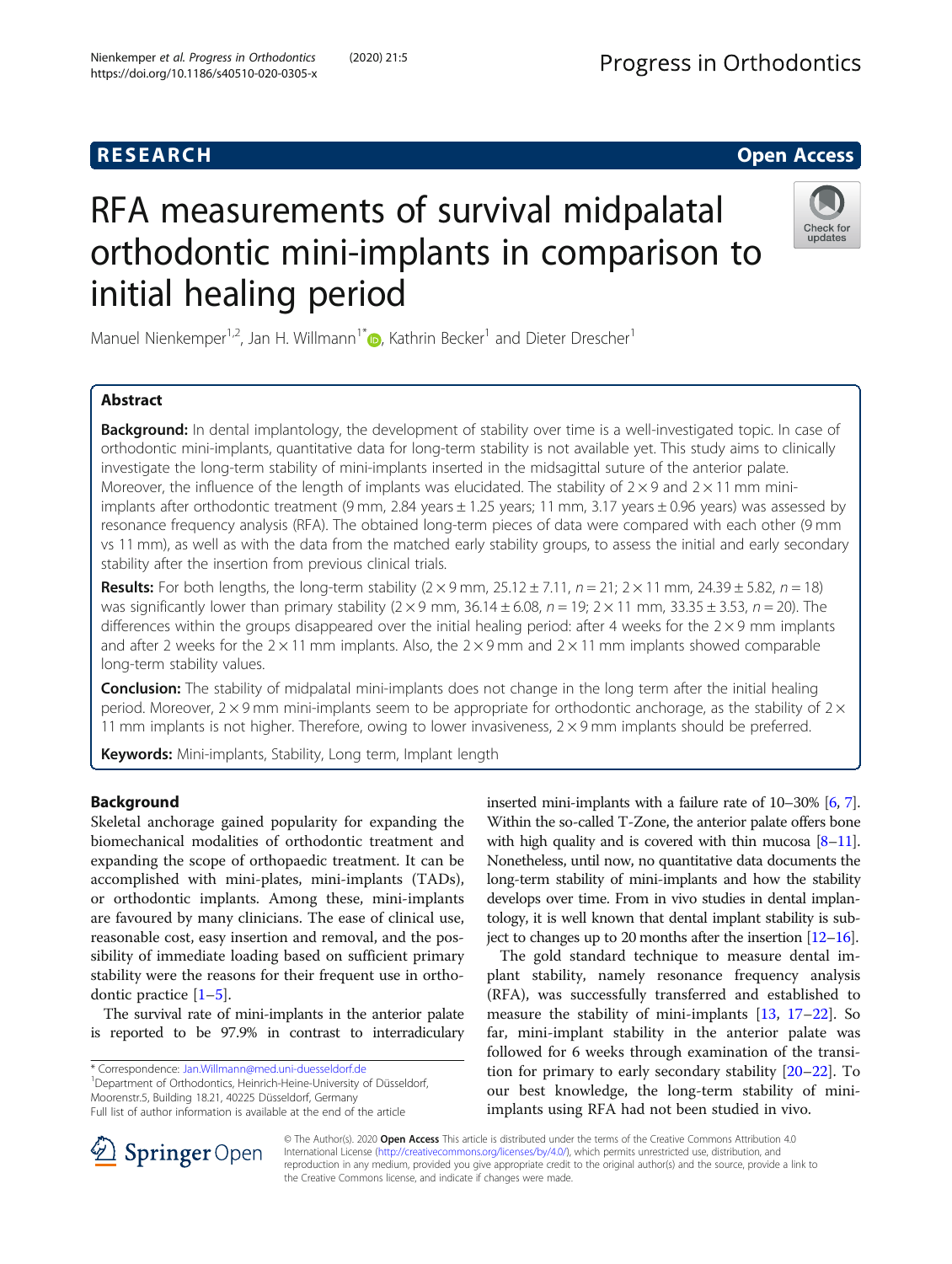The mini-implant length (9 mm vs 11 mm) does not seem to affect primary and early secondary stability in the anterior palate [\[20](#page-5-0)]. Until now, no long-term data exists about the influence of the implant length on the long-term stability of mini-implants inserted in comparable areas in the anterior palate. Hence, the aim of this study was to investigate:

- 1. The stability of midpalatal orthodontic miniimplants after orthodontic treatment.
- 2. The influence of the implant length on the longterm stability of mini-implants inserted in the midsagittal suture of the anterior palate.
- 3. To compare the primary and early secondary stability data from previous prospective clinical trials with the RFA values prior to removal of the mini-implants.

It is hypothesized that the stability of the mini-implants can be attributed to the change after the initial healing period of 6 weeks and that the implant length has no significant impact on the long-term stability of the implants.

#### Subjects and methods

The stability of 9-mm and 11-mm mini-implants after orthodontic treatment was assessed by RFA (long-term group 9—LT9, long-term group 11—LT11).

Pieces of data were compared with each other, as well as with the data from a matched initial healing period group (initial healing group 9—IG9, initial healing group 11— IG11), to assess the initial and early secondary stability of mini-implants in a repeated cross-sectional study design [\[20](#page-5-0)].

All the patients that underwent treatment employing median mini-implants in the anterior palate of  $2 \times 9$  mm or  $2 \times 11$  mm (Benefit, PSM, Tuttlingen, Germany) were consecutively asked to participate in the study. The distance between the mini-implants is given by the connecting plate which is clinically ranged between 7 mm and 9 mm. Further inclusion criterion was the previous use of sliding mechanics for sagittal molar movement, 200 cN each side (Fig. 1). The implants and soft tissues were examined. Exclusion criteria were patients with systemic diseases affecting the bone metabolism, cleft patients, and patients showing signs of peri-implant inflammation. Visual inspection, performed before the removal of the implant, included detection of infection-related reddening and swelling. The tests for bleeding on probing were performed with a peri-odontal probe on four sites at each implant. Positive bleeding on probing without signs of any marginal bone loss around the implant was recorded as peri-mucositis. Informed consent was obtained from all the participants of this study. Therapeutic success was not a selection criterion.

Mini-implant insertion was carried out using a standardized protocol in all the groups. After predrilling with

a burr of 1.3 mm in diameter to a depth of 3 mm, the mini-implants were inserted perpendicular to the palatal surface. The  $2 \times 9$  mm mini-implants were inserted distal to the third ruga palatina, while the  $2 \times 11$  mm implants were inserted slightly more anterior. The gingival

thickness was measured using a dental probe after local anaesthesia. The appropriate gingival thickness was defined between 1 and 2 mm. The insertion and predrilling were performed using a surgical machine (ElcoMed SA 200C, W&H, Bürmoos, Austria). The identical exclusion criteria were applied to both groups. The study was conducted in accordance with the Declaration of Helsinki guidelines on experimentation involving human subjects and was approved by the local ethics committee.

After the removal of the mechanics and prior to the removal of the implants (T4), RFA was performed using the Osstell ISQ device (Osstell, Gothenburg, Sweden):

- Three times parallel to the midpalatal suture
- Three times perpendicular to the midpalatal suture (Fig. [2](#page-2-0))

The removal of the mini-implant was carried out manually using a manual-driven contra-angled hand piece without local or topical anaesthesia.

The data obtained from these patients was compared with the matching groups from the previous prospective clinical trials examining primary and early secondary of mini-implants [\[20\]](#page-5-0). In this study, the stability of  $2 \times 9$  mm median (IG9) and  $2 \times 11$  median (IG11) mini-implants was observed during the healing phase over a period of 6 weeks. Mini-implant stability was measured on four different occasions using RFA:

- T0—immediately after the insertion
- T1—2 weeks after the insertion
- T2—4 weeks after the insertion
- T3—6 weeks after the insertion

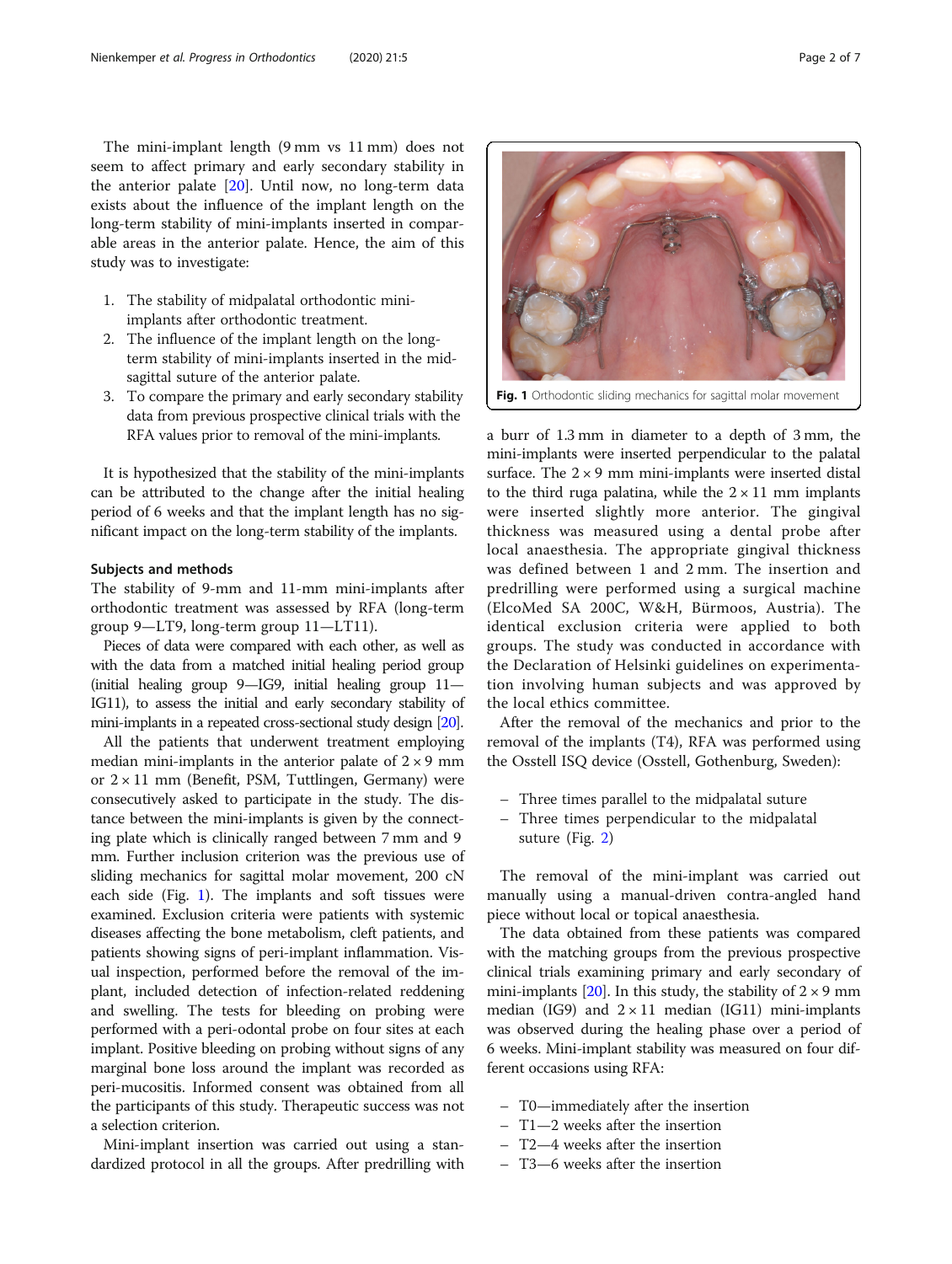<span id="page-2-0"></span>

To ensure the comparability of the groups  $(IG9 + 11)$ and  $LT9 + 11$ ), the mini-implant diameter, insertion site, insertion protocol, vertical bone height, and the orthodontic appliance were nearly identical.

In total, 78 implants were investigated in this study. The distribution of the sample in each group presented the following composition: LT9,  $n = 21$ ; LT11,  $n = 18$ ; IG9,  $n = 19$ ; and IG11,  $n = 20$ .

In the LT11 group, two implants were dropped out due to signs of peri-mucositis. In the LT9 group, one implant was dropped out due to implant loosening with clinical signs of mobility. In the IG groups, three dropouts were reported respectively [[20](#page-5-0)].

#### **Statistics**

The sample size for the long-term groups was derived from a previous clinical trial [[20\]](#page-5-0). Our data was compared with the data from that clinical trial. In addition, we retrospectively investigated the confidence intervals to confirm the relevance of the measurements (Table [3\)](#page-4-0).

Group matching regarding age at the mini-implant insertion was tested with the Kruskal–Wallis test based on non-normal distribution (Shapiro–Wilk test). Gender matching was tested with the chi-square test. The vertical bone height was tested with a univariate ANOVA based on normal distribution (Shapiro–Wilk test).

The treatment time was compared using the Student's t test for independent samples based on the normal distribution of the parameters (Shapiro–Wilk test).

Mean ISQ (implant stability quotient) values and standard deviations were calculated.

The ISQ values prior to the removal of the implants  $(2 \times 9 \text{ mm and } 2 \times 11 \text{ mm})$  at T4 were compared with each other, as well as with the data from a previous prospective clinical trial examining primary and early secondary stability. Based on a test for normal distribution for small sample sizes (Shapiro–Wilk test), a univariate ANOVA was carried out to perform intra-group comparisons, followed by a Tukey post hoc test, wherever appropriate. Inter-group differences for each measurement time were tested with the Student's  $t$  test for independent samples. The statistical analysis was carried out using SPSS Statistics 23 (IBM, Chicago, USA).

### Results

The mean treatment duration was  $3.17 \pm 0.96$  years in the LT11 group compared with  $2.84 \pm 1.25$  years in the LT9 group (Table [1\)](#page-3-0).

#### Group matching

The mean treatment duration was  $3.17 \pm 0.96$  years in the LT11 group compared with  $2.84 \pm 1.25$  years in the LT9 group (Table [1](#page-3-0)). The treatment duration did not differ significantly between the groups. The statistical analysis revealed no difference regarding age and gender between the groups. The comparison of the vertical bone height revealed no significant differences (Table [1\)](#page-3-0).

#### Longitudinal results  $2 \times 11$  median

ANOVA revealed significant differences between the observational time points (Table [2](#page-3-0)). Primary stability (T0,  $33.35 \pm 3.53$ ) was significantly higher than the stability prior to the explanation (T4,  $24.39 \pm 5.82$ ). The comparison of T4 values with other time points (T1–T3) reveals no statistically significant differences (Table [3\)](#page-4-0). The development of stability from T0 to T3 has been subject to prior studies [[22](#page-6-0)]. The development of stability is shown in Fig. [3](#page-4-0).

## Longitudinal results  $2 \times 9$  median

ANOVA revealed significant differences between the observational time points (Table [2\)](#page-3-0). Primary stability (T0,  $36.14 \pm 6.08$ ) and the stability 2 weeks after the insertion (T1,  $32.1 \pm 5.5$ ) was significantly higher than the stability prior to the explanation (T4,  $25.12 \pm 7.11$ ). The comparison of T4 values with time points (T2 and T3) reveals no statistically significant differences (Table [3](#page-4-0)). The detailed development of stability from T0 to T3 has been subject to prior studies [\[22](#page-6-0)]. The development of stability is shown in Fig. [3.](#page-4-0)

#### Comparison of long-term stability (LT9 vs LT11)

The ISQ values in both groups are nearly identical (LT9, 25.11 ± 7.11/LT11: 24.3 ± 5.82). The comparison of T4 values between the two groups by using the Student's  $t$ test for independent samples did not reveal a significant difference. The overall development of stability is shown in Fig. [3](#page-4-0).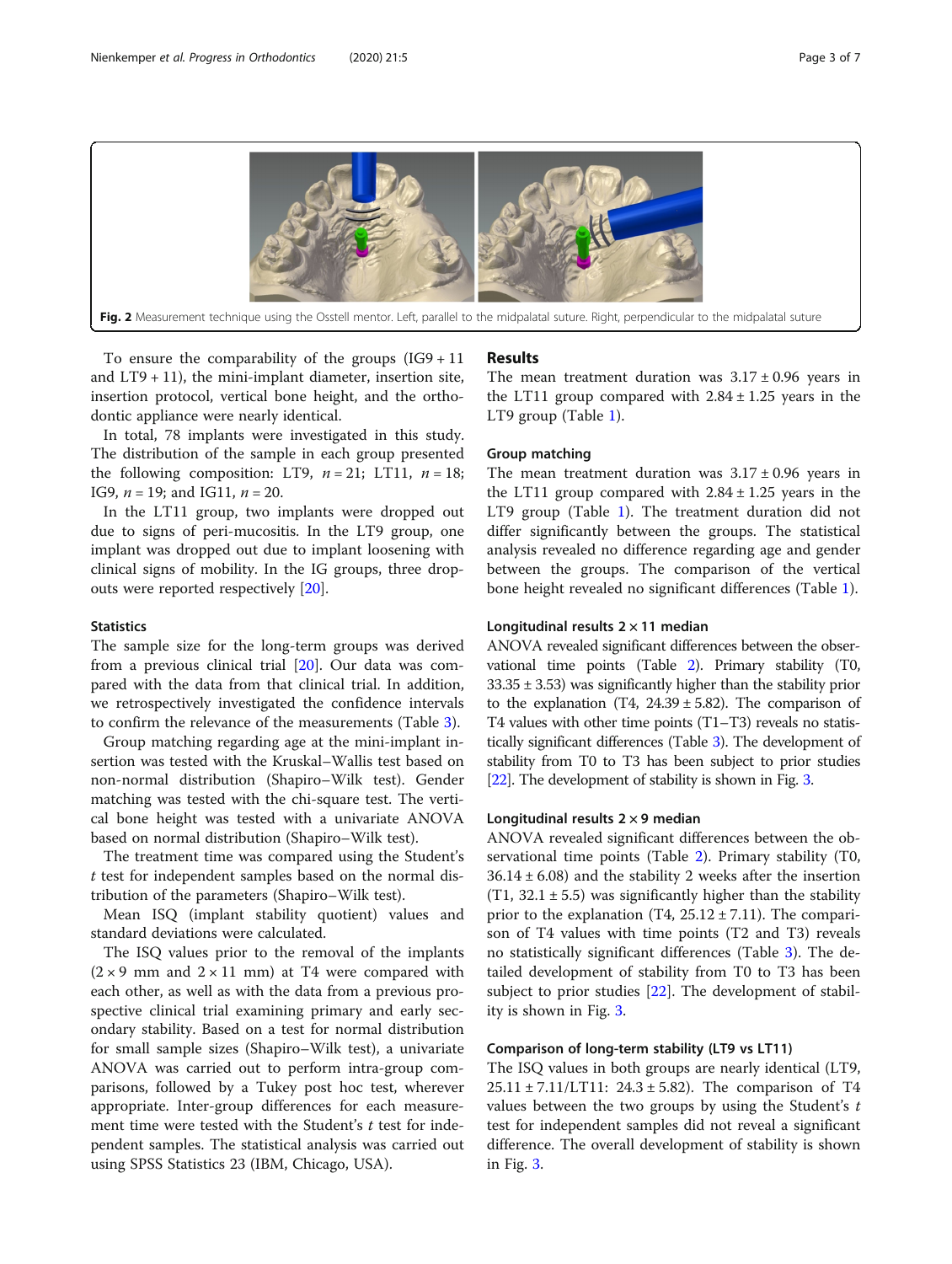|                        | IG11             |    | LT11            |    | IG9             |   | LT9             |   | Statistical test    | Significance |
|------------------------|------------------|----|-----------------|----|-----------------|---|-----------------|---|---------------------|--------------|
| Gender                 |                  | M  | ь.              | M  | ۲.              | M | н.              | M | Chi-square          | $0.696$ n.s. |
|                        | 10               | 10 | 6               | 12 | 8               |   | 12              | 9 |                     |              |
| Age (years)            | $15.61 \pm 6.96$ |    | $16.77 + 7.75$  |    | $15.54 + 7.31$  |   | $16.21 + 3.89$  |   | Kruskal-Wallis test | $0.401$ n.s. |
| Implants measured      | 20               |    | 18              |    | 19              |   | 21              |   |                     |              |
| Treatment time (years) |                  |    | $3.17 \pm 0.96$ |    |                 |   | $2.84 \pm 1.25$ |   | t test              | $0.067$ n.s. |
| Vertical bone height   | $4.87 \pm 0.86$  |    | $4.59 \pm 0.87$ |    | $5.28 \pm 1.25$ |   | $4.62 \pm 1.10$ |   | <b>ANOVA</b>        | $0.237$ n.s. |

<span id="page-3-0"></span>Table 1 Descriptive statistics and matching of the groups

## **Discussion**

The success of mini-implant treatment depends on the relation between stability and loading. Any evaluation of the implant survival rate only gives information about the specific protocol (type of loading, insertion protocol) used in the respective study. If the clinician wants to plan his/her individual treatment and loading of the mini-implant, it is important for him/her to know the stability at any stage of the healing period. He/she needs to know how the stability changes over time and if there is a long-term change in the stability. This might affect the time and the amount of loading. Palatal miniimplants are often used nowadays for more than one purpose [\[1](#page-5-0)]. Especially in these cases, the mini-implants stay in use for an extended period after initial healing and even after the completion of one treatment goal.

One drawback of the study is that it is not based on longitudinal data from identical patients. To overcome this drawback, the initial stability groups and study groups were matched regarding age and gender, implant position, implant type, gingival thickness, measurement method, and vertical bone height. Of course, the vertical palatal bone height varies greatly among individuals. Therefore, the mini-implants were inserted in a region offering sufficient high-quality bone [[9](#page-5-0)–[11](#page-5-0)]. The literature recommends a Tshaped area posterior to the third palatal rugae as an optimal insertion site [\[9](#page-5-0)–[11\]](#page-5-0). Since the groups showed no significant statistical differences regarding the parameters, an assessment of mini-implant stability over a long term was possible. Mini-implants with signs of a peri-implant inflammation were excluded because peri-mucositis may develop into peri-implantitis. Mini-implants with this type of progressing inflammation lose their stability and would not be suitable to determine long-term secondary stability.

Previous studies showed that during the first 4 weeks, mini-implant stability undergoes a significant change from primary to early secondary stability [\[20](#page-5-0)–[22\]](#page-6-0). This decrease can be explained by remodelling taking place at the implant bone interface [[12,](#page-5-0) [14](#page-5-0), [15\]](#page-5-0). Interestingly, longer implants did not show higher primary and early secondary stability compared with shorter implants at the similar insertion spot in the anterior palate [\[22\]](#page-6-0). The implants examined in this study had a polished surface, and therefore, the main factor contributing to stability is macro-retention. Hence, one would assume that longer implants would lead to higher mechanical stability. This mechanical assumption, which was also previously considered in dental implantology, could not be supported by the data collected and examined in this study [\[23](#page-6-0)].

Over a comparable treatment period, the implant length (9 mm vs 11 mm) was not a significantly impacting mini-implant stability in the anterior palate. Hence, our hypothesis has to be rejected. RFA values in both LT groups at T4 were slightly higher than those at the IG groups at T3. However, this difference was not statistically significant. It seems that mini-implant stability is subject to change up to 4 weeks after the insertion and remains constant for the rest of the treatment. These findings are supported by previous evidence, which indicated main remodelling at the bone to mini-implant interface 2 to 4 weeks after the MI insertion [[24](#page-6-0)–[26](#page-6-0)].

In in vivo studies, examination of the stability of dental implants shows a typical ISQ curve representing initially decreasing stability followed by an increase [\[12](#page-5-0), [13](#page-5-0), [15](#page-5-0),

**Table 2** Mean ISQ values: inter-group comparison (columns) and intra-group changes over time (rows)

|                      | T <sub>0</sub> |           |         |           |       |           | T3    |           | Τ4    |           | <b>ANOVA</b> |
|----------------------|----------------|-----------|---------|-----------|-------|-----------|-------|-----------|-------|-----------|--------------|
|                      | Mean           | <b>SD</b> | Mean    | <b>SD</b> | Mean  | <b>SD</b> | Mean  | <b>SD</b> | Mean  | <b>SD</b> |              |
| $2 \times 11$ mm     | 33.35          | 3.53      | 28.1    | 3.99      | 24.63 | 4.46      | 22.9  | 6         | 24.39 | 5.82      | < 0.001      |
|                      |                |           |         |           |       |           |       |           |       |           | $***$        |
| $2 \times 9$ mm      | 36.14          | 6.08      | 32.11   | 5.57      | 24.23 | 7.19      | 22.51 | 6.69      | 25.12 | 7.11      | < 0.001      |
| Difference           | $-2.79$        |           | $-4.01$ |           | 0.4   |           | 0.39  |           | 0.73  |           | $***$        |
| Inter-group (t test) | 0.087          |           | 0.013   |           | 0.834 |           | 0.987 |           | 0.729 |           |              |
|                      | n.s.           |           | $\ast$  |           | n.s.  |           | n.s.  |           | n.s   |           |              |

 $*p < .05, **p < .001, **p < .0001$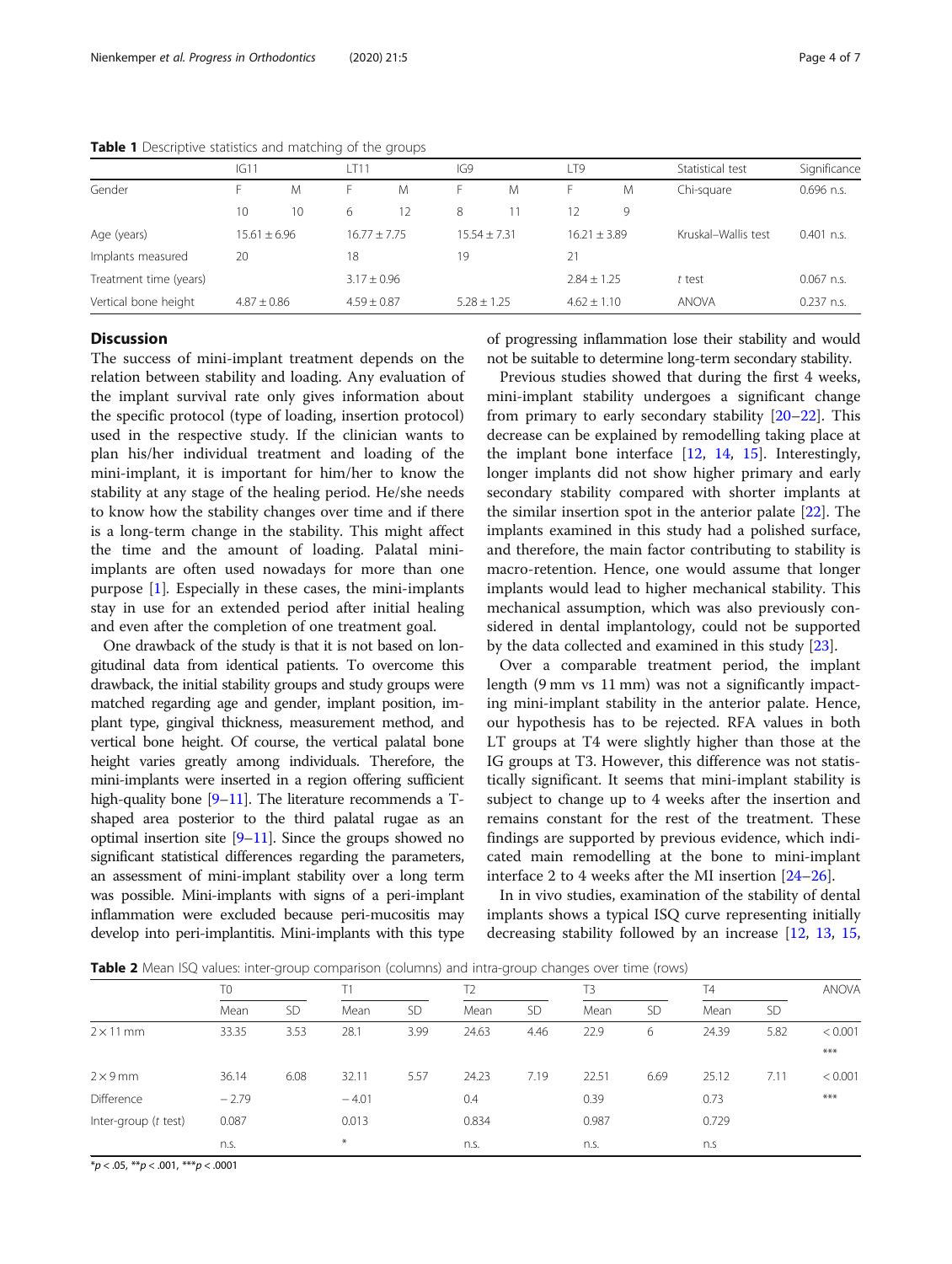<span id="page-4-0"></span>**Table 3** Results of Tukey post hoc test  $2 \times 11$  and  $2 \times 9$  intragroup comparison and respective confidence intervals (CI 95%)

|                        | T <sub>0</sub> | Τ1        | T <sub>2</sub> | T3      |
|------------------------|----------------|-----------|----------------|---------|
| Post hoc $2 \times 11$ |                |           |                |         |
| <b>T4</b>              | $< 0.001$ ***  | 0.134     | 1.000          | 0.879   |
| CI 95%                 | $-13.35$       | $-8.1$    | $-4.63$        | $-2.81$ |
|                        |                |           |                |         |
|                        | $-4.6$         | 0.65      | 4.12           | 5.85    |
| Post hoc $2 \times 9$  |                |           |                |         |
| <b>T4</b>              | $< 0.001$ ***  | $0.008**$ | 0.993          | 0.823   |
| CI 95%                 | $-16.73$       | $-12.70$  | $-4.82$        | $-3.52$ |
|                        |                |           |                |         |
|                        | $-5.31$        | $-1.29$   | 6.6            | 7.9     |

 $**p* < .05, ***p* < .001, ****p* < .0001$ 

[27\]](#page-6-0). Studies by Friberg, Sennerby, and Guler showed that the stability of dental implants is subject to change for periods of up to 20 months regardless of the implant length and the insertion site [\[13](#page-5-0), [15](#page-5-0)]. Interestingly, longterm follow-up measurements of the maxillary dental implants inserted in a region with a comparable bone density revealed that such implants tend to reach a similar level of stability irrespective of the initial stability  $[13]$ . The data from our study suggests that a comparable process seems to occur in the anterior palate and mini-implants. The average ISQ values of stable mini-implants and stable dental implants differ considerably (25 vs 60), which, besides the smaller size, can be explained with the smooth surface, resulting in a lower level of osseointegration [[28](#page-6-0)]. In contrast to dental implants, mini-implant stability does not increase after initial healing. However, the remodelling at the implant-bone interaface seems to have continuously adapted to the forces applied to the implants, resulting in a balanced state.

The  $2 \times 11$  mm implants were inserted slightly more anterior compared with the  $2 \times 9$  mm group in a region with a thicker bone [[29](#page-6-0)]. The results show that the position of the implants does not seem to affect the stability if the anterior limit of mini-implant insertion (third palatinal rugae) is respected  $[8, 11]$  $[8, 11]$  $[8, 11]$ . Implants placed close to the third rugae or even further anterior may have a higher risk of penetrating the canalis incisivus—this might damage the nasopalatine bundle [[30,](#page-6-0) [31](#page-6-0)]. Unpublished data from a CBCT study with virtually inserted mini-implants shows that there is a penetration risk of 27.9% for median insertion. The further the posterior insertion, the less the risk of penetration. Even though the percentage seems quite high, the low number of sequelae from such penetration, such as numbness of the anterior palatal mucosa from damaging the nasopalatinal nerve or non-osseointegration, might be explained with the idea of easily slipping small fibres within the lumen of the canal and its high anatomic variability [\[32,](#page-6-0) [33\]](#page-6-0).

Also,  $2 \times 9$  mm and  $2 \times 11$  mm implants provide equivalent stability in both short and long terms. So, the second hypothesis has to be rejected as well. Since treatment was successful in the examined patients, one may conclude that RFA values of 22 to 25 offer a level of

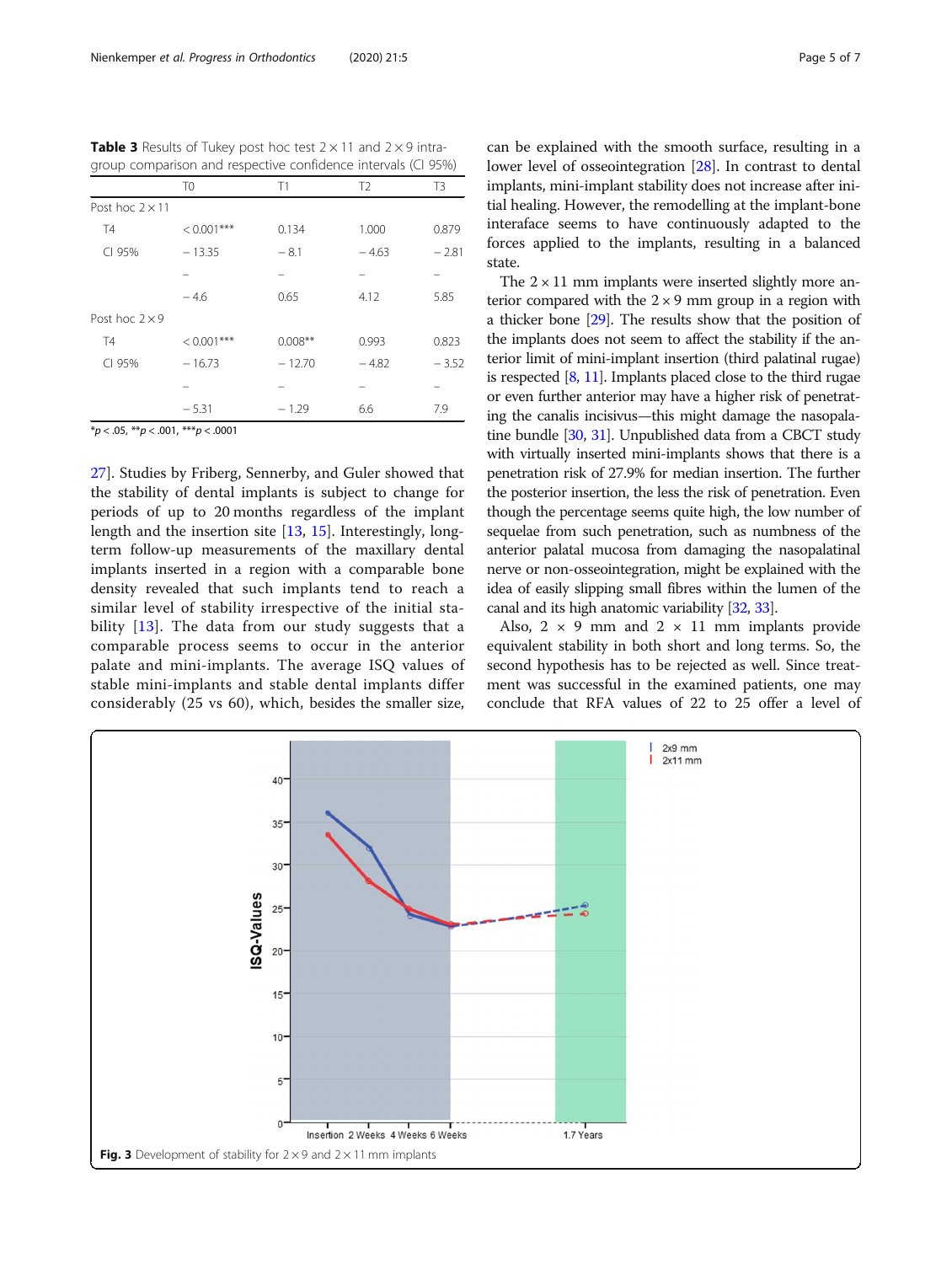<span id="page-5-0"></span>In complex cases, the stability and reliability level of the mini-implants allows accomplishment of multiple treatment goals sequentially.

The success of mini-implant treatment depends on the quotient between stability and loading. The evaluation of the success rate provides half the information. For the clinician, it is important how the stability changes over time and if there is a long-term change in the stability. This might affect the time of loading and the amount of loading as palatal mini-implants are used nowadays for more than one purpose consecutively (1). In these cases, mini-implants stay in use for an extended period after initial healing.

### Conclusions

The stability of midpalatal mini-implants does not change in the long term after the initial healing period. Also,  $2 \times 9$  mm mini-implants seem appropriate for orthodontic anchorage as the stability of 11-mm implants was not higher. In the anterior palate, shorter implants (9 mm vs 11 mm) with an equal diameter can be regarded as less invasive and therefore should be preferred over longer implants.

#### Abbreviations

IG11: Initial group 11-mm implants; IG9: Initial group 9-mm implants; ISQ: Implant stability quotient; LT11: Long-term group 11-mm implants; LT9: Long-term group 9-mm implants; RFA: Resonance frequency analysis

#### Acknowledgements

Not applicable

#### Authors' contributions

MN designed the study, carried out the measurements, and participated in drafting the manuscript. JW carried out the measurements, participated in the statistical analysis, and drafted the manuscript. KB carried out the measurements, participated in the statistical analysis, and took part in drafting the manuscript. DD participated in the coordination of the study and helped to draft the manuscript. All the authors read and approved the final manuscript.

#### Funding

No funding body was involved in the design of this study.

#### Availability of data and materials

Please contact author for data request.

#### Ethics approval and consent to participate

The study was approved by the local ethics committee. Study ID: 4610 R Registration-ID: 2014022179

#### Consent for publication

Not applicable

#### Competing interests

The authors declare that they have no competing interests.

#### Author details

<sup>1</sup>Department of Orthodontics, Heinrich-Heine-University of Düsseldorf, Moorenstr.5, Building 18.21, 40225 Düsseldorf, Germany. <sup>2</sup>Private Practice, Düsseldorf, Germany.

#### Received: 24 July 2019 Accepted: 14 January 2020 Published online: 17 February 2020

#### References

- 1. Nienkemper M, Wilmes B, Pauls A, Drescher D. Multipurpose use of orthodontic mini-implants to achieve different treatment goals. J Orofac Orthop/Fortschritte der Kieferorthopädie. 2012;73(6):467–76.
- 2. Wilmes B, Nienkemper M, Ludwig B, Nanda R, Drescher D. Upper-molar intrusion using anterior palatal anchorage and the Mousetrap appliance. J Clin Orthod. 2013;47(5):314–20 quiz 28.
- 3. Nienkemper M, Wilmes B, Pauls A, Drescher D. Maxillary protraction using a hybrid hyrax-facemask combination. Prog Orthod. 2013;14(1):1.
- 4. Wilmes B, Nienkemper M, Drescher D. Der Beneslider zur Distalisierung im Oberkiefer. Inf Orthod Kieferorthop. 2013;45(01):42–50.
- 5. Ludwig B, Glas B, Bowman SJ, Drescher D, Wilmes B. Miniscrew-supported Class III treatment with the Hybrid RPE Advancer. J Clin Orthodont. 2010; 44(9):533–9 quiz 61.
- 6. Schatzle M, Mannchen R, Zwahlen M, Lang NP. Survival and failure rates of orthodontic temporary anchorage devices: a systematic review. Clin Oral Implants Res. 2009;20(12):1351–9.
- 7. Stanford N. Mini-screws success rates sufficient for orthodontic treatment. Evid Based Dent. 2011;12(1):19.
- 8. Ludwig B, Glasl B, Bowman S, Wilmes B, Kinzinger G, Lisson JA. Anatomical guidelines for miniscrew insertion: palatal sites. J Clin Orthodont. 2011;45(8): 433–41 quiz 67.
- 9. Kim Y-J, Lim S-H, Gang S-N. Comparison of cephalometric measurements and cone-beam computed tomography-based measurements of palatal bone thickness. Am J Orthod Dentofac Orthop. 2014;145(2):165–72.
- 10. Hourfar J, Kanavakis G, Bister D, Schätzle M, Awad L, Nienkemper M, et al. Three dimensional anatomical exploration of the anterior hard palate at the level of the third ruga for the placement of mini-implants–a cone-beam CT study. Eur J Orthod. 2015;37(6):589–95.
- 11. Wilmes B, Ludwig B, Vasudavan S, Nienkemper M, Drescher D. The T-zone: median vs. paramedian insertion of palatal mini-implants. J Clin Orthod. 2016;50:543–51.
- 12. Guler AU, Sumer M, Duran I, Sandikci EO, Telcioglu NT. Resonance frequency analysis of 208 Straumann dental implants during the healing period. J Oral Implantol. 2013;39(2):161–7.
- 13. Sennerby L, Meredith N. Implant stability measurements using resonance frequency analysis: biological and biomechanical aspects and clinical implications. Periodontol. 2008;47(1):51–66.
- 14. Glauser R, Sennerby L, Meredith N, Rée A, Lundgren A, Gottlow J, et al. Resonance frequency analysis of implants subjected to immediate or early functional occlusal loading. Clin Oral Implants Res. 2004;15(4):428–34.
- 15. Friberg B, Sennerby L, Meredith N, Lekholm U. A comparison between cutting torque and resonance frequency measurements of maxillary implants: a 20-month clinical study. Int J Oral Maxillofac Surg. 1999;28(4): 297–303.
- 16. Rasmusson L, Meredith N, Kahnberg K-E, Sennerby L. Stability assessments and histology of titanium implants placed simultaneously with autogenous onlay bone in the rabbit tibia. Int J Oral Maxillofac Surg. 1998;27(3):229–35.
- 17. Meredith N, Alleyne D, Cawley P. Quantitative determination of the stability of the implant-tissue interface using resonance frequency analysis. Clin Oral Implants Res. 1996;7(3):261–7.
- 18. Meredith N. Assessment of implant stability as a prognostic determinant. Int J Prosthodont. 1998;11(5).
- 19. Nienkemper M, Wilmes B, Panayotidis A, Pauls A, Golubovic V, Schwarz F, et al. Measurement of mini-implant stability using resonance frequency analysis. Angle Orthodont. 2013;83(2):230–8.
- 20. Nienkemper M, Wilmes B, Pauls A, Drescher D. Impact of mini-implant length on stability at the initial healing period: a controlled clinical study. Head Face Med. 2013;9(1):30.
- 21. Nienkemper M, Wilmes B, Pauls A, Drescher D. Mini-implant stability at the initial healing period: a clinical pilot study. Angle Orthodont. 2014; 84(1):127–33.